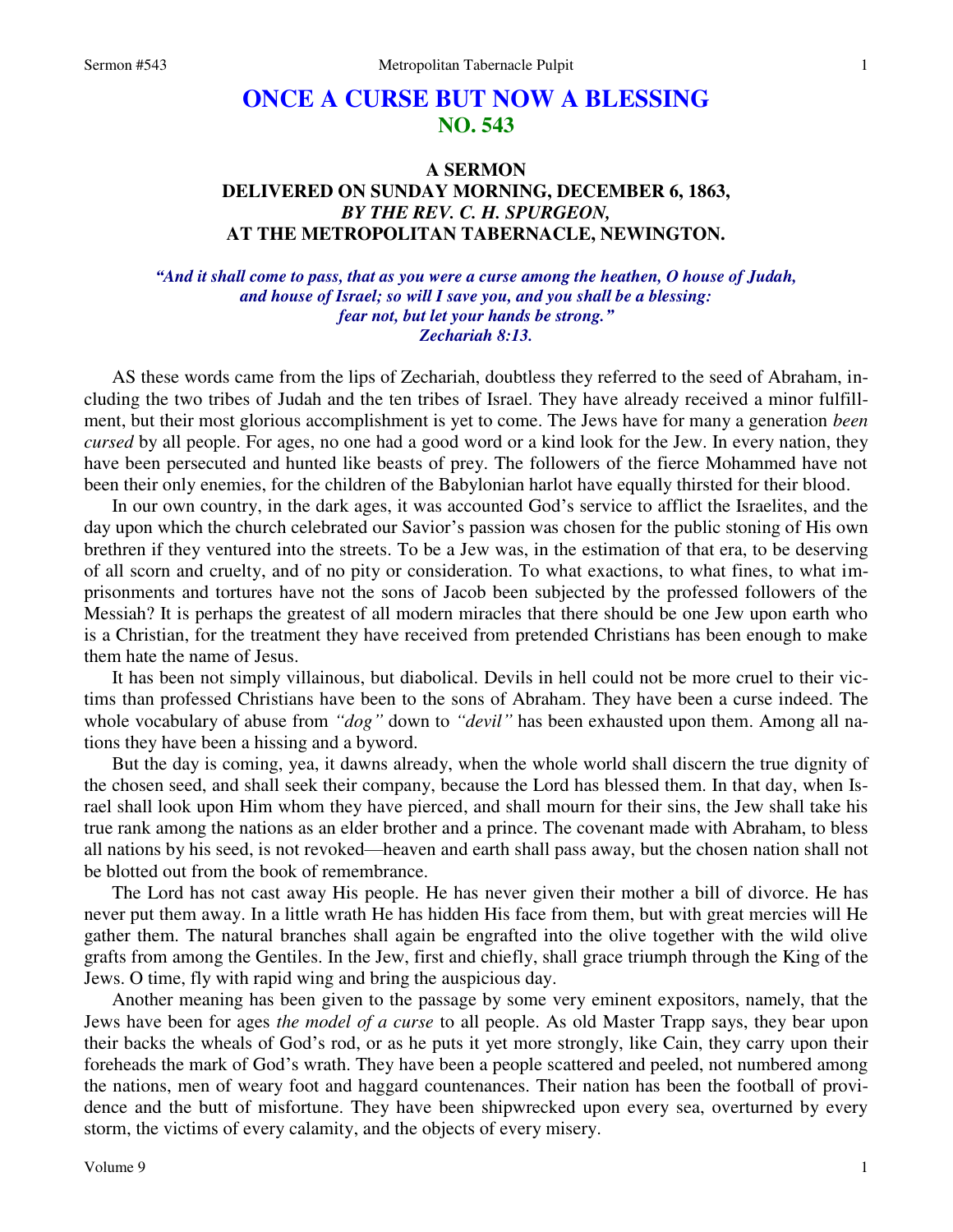Everywhere have they been men evidently accursed of God and given up to His wrath. When men needed a name to curse by, they said, "Let me be as accursed as the Jew." But the day is to come when they are to be quite as manifestly the blessed ones of God. Their conversion shall show how God favors them—their gathering to their own land the splendor of the reign of Messiah in their midst, and all those latter-day glories which are dimly shadowed in the Book of the Revelation, and in the Book of the Vision of Daniel the prophet—when all these shall come to pass—then, the sons of men shall speak of the Jewish people as a royal priesthood and a peculiar people.

The seed of Abraham, God's friend, are very dear to Him—the darlings of His bosom, the flock of His pasture, and the sheep of His hand. Oh, that the dark night would soon be over! Long has the Christian church slept in forgetfulness of the Jew. Even faithful men have scarce given a thought to Israel, and have left the Jew to perish, as though his heart were too hard to be melted by divine love. I trust that mistake has been discovered, and that there are many now anxiously praying for the restoration of the glory unto Israel, but too many are still indifferent where earnestness is needed.

May the Lord in His infinite mercy first put it into His people's hearts to pray for Israel, and then to work in love, and labor in faith. May He hasten in His own time the fulfillment of His promises to Abraham, Isaac, and Jacob, and then shall the whole earth be covered with the knowledge of the Lord as the waters cover the sea. We may work and we may toil, but till Israel be gathered, God's glory cannot be universal, nor even widely spread. Until the Jew acknowledges Jesus of Nazareth as the Messiah, the fullness of the times of restitution shall not have arrived.

Make no tarrying, O our Lord! Come quickly and send You as the herald of Your coming Your own brethren who once despised You when You came to Your own, and Your own received You not.

You can clearly understand the text now in its literal significance without another word of exposition, "As you have been a curse among all nations, O house of Judah, and house of Israel; so will I save you, and you shall be a blessing."

We feel ourselves perfectly justified in using the text in a broader sense. Our text teaches us that the *unconverted are a curse.* Secondly, that *when converted they become a blessing.* Thirdly, the text tells *the means by which the transformation is worked, "*I will save you"—and *it closes with a word of encouragement* to those who desire salvation, "Fear not, but let your hands be strong."

### **I.** UNCONVERTED MEN ARE A CURSE.

This they are *positively,* for every unconverted man, no matter what may be his moral character, *adds in his degree to the amount of evil in the world—*he adds another handful of leaven to leaven the whole lump, another breath of death-bearing wind to scatter the plague of sin among the sons of men. Every unrenewed heart casts another stone upon the heap of iniquity and assists the rising Babel of rebellion to lift its head more proudly.

As I see the ungodly advancing one by one, I hear the prince of darkness cry, "Here comes another soldier to swell the ranks of evil, another lance for Satan, and another sword for the powers of evil." To the black banner every man that is unconverted is a recruit. Let him do as he may and think as he will, he that is not with Christ is against Him. He that is not for the right is on the side of the wrong. How is the body corporate of humanity poisoned more and more as each man adds his grain of evil! How is the torrent swollen with another and another stream! A deluge of iniquity is but a collection of all the contributions from every fountain of the great deep.

Every graceless spirit binds another millstone about the neck of the human race to sink it to the lowest hell. Every sinner is a positive mischief-maker in the world. He is a deadly upas tree—every leaf distilling poison. It is impossible that it should be otherwise, for as a black and filthy fountain must send forth unclean streams, so by a law of nature, as long as man is himself evil he must do evil. One sinner destroys much good, and whatever sort of sinner he may be, whether his sin be written on his forehead, or only carried concealed in his right hand, he infects the world with evil. The sinner is a curse, then, because he adds to the positive evil in the world.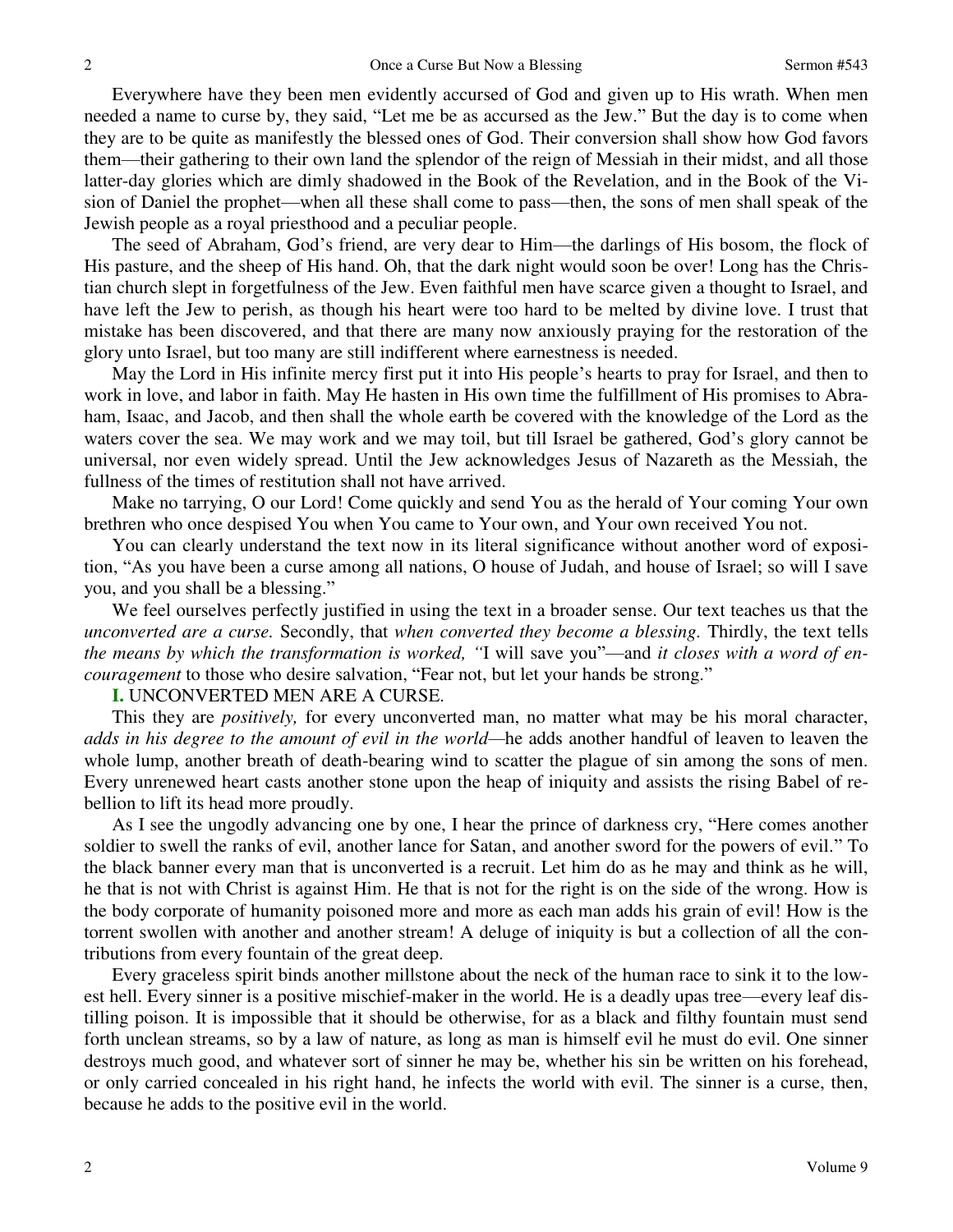3

He is yet more—he is a curse because *he helps to bring down the wrath of heaven upon the world*. Another destroying angel to cry, "O Lord, how long ere You smite iniquity and bathe Your sword in the blood of rebels?" Another voice to cry, "Awake! Awake! O sword of justice! Smite the sinner and let him perish from the face of the earth." Doubtless every sin is a God-provoking thing. It stirs Him to jealousy. As the blood of Abel cried, "Vengeance," so does sin. It is a thorn in the side of justice, a stab at the heart of truth. God's great patience is expended at a tremendous rate by the sins of men.

You unconverted man! You make every day a draught upon the account of long-suffering, and the day shall come when the golden sun shall all be expended, and then woe unto the world, for then shall the last plagues be let loose and the last vials shall be poured out.

Even *when the ungodly man dies, he has not finished his evil work*. His life may be over, but the moral death caused by his life still continues. As the tree that has borne evil fruit sends to the winds its seeds, and these are buried in their appointed places, where young saplings spring up to become a forest of evil, so is it with the ungodly man—his words and his example, like seeds in the ground, germinate and bring forth the same in other men. Like produces like. His children in nature and spirit arise after him, and these prolong the echo of the dreadful curse which his life has pronounced upon the race. He cannot stay that curse even if he would—it is given to the course of time as a feather to the wind, and on it must go forever.

Those saplings which sprang from him, as from the parent tree, will all grow into death-yielding trees, and these will scatter their seeds and so on, and on, and on, as long as the human race lasts—nay, even in eternity, the victims of his sin lie in torment and blaspheme God, world without end, so that his curse is an everlasting curse, and the evil which he does lives on when he himself sleeps with the clods of the valley. The ungodly man is everlastingly a positive curse.

But he is also a curse *negatively*. It is deplorable to think how much of good a man who knows not God keeps from this world. He cumbers the ground in which he grows. He extracts nourishment from the ground and covers it so that it cannot yield nourishment to any other plant, and yet he himself brings forth no fruit. Is this your position, my hearer, this morning? Are you a do-nothing? If you are, remember that the spot which you occupy might have been occupied by a man who would have glorified God, and done much for the spread of true religion.

You have much *time* upon your hands, but you kill it. If another had it, it would be occupied with visitation of the sick, teaching the ignorant, comforting the weary, and other acts which would glorify the name of Jesus. You have the time and it is ill-spent. You have *money*. You spend perhaps upon a feast for your own pleasure as much as might have sent a herald of the cross to a foreign land. Many a man, if he had your means, would put clothes upon the backs of the naked and bread into the mouths of the hungry. In one respect, money answers all things, but you make it answer to nothing except your own gratification. Ah, how much mischief you do in this way!

You have *influence*—it may be you are a master with many servants, or placed in such a position that many wait upon you, and your example is followed, and your words are weighty. If another had your place, how would he lead a whole troop to heaven. With what earnestness would he seek to bless those who dwell under his shadow.

But you, what do you do? You cumber the ground. These many years, there has not been found upon you one single ripe fruit such as may be acceptable to the Lord of the vineyard. Beware, beware lest He cut you down! See you not what evil you are doing to others? The minister is preaching to you this morning and he has to do it often. If it were not for stray sheep such as you are, he would have more time to see after the lambs of the flock. If he had not to cry out after you, and against your sins, he might be led into the deep things of God, to the comfort and edification of the Lord's chosen people.

While you are in this house, you are spoiling the song—you are marring the prayer by the wandering and wantonness of your thoughts. If you should come into the midst of a company of God's people who were talking of divine things, you would be like an iceberg, chilling the atmosphere about you. How many young Christians you have hindered in their zeal by your indifference. If you did nothing else but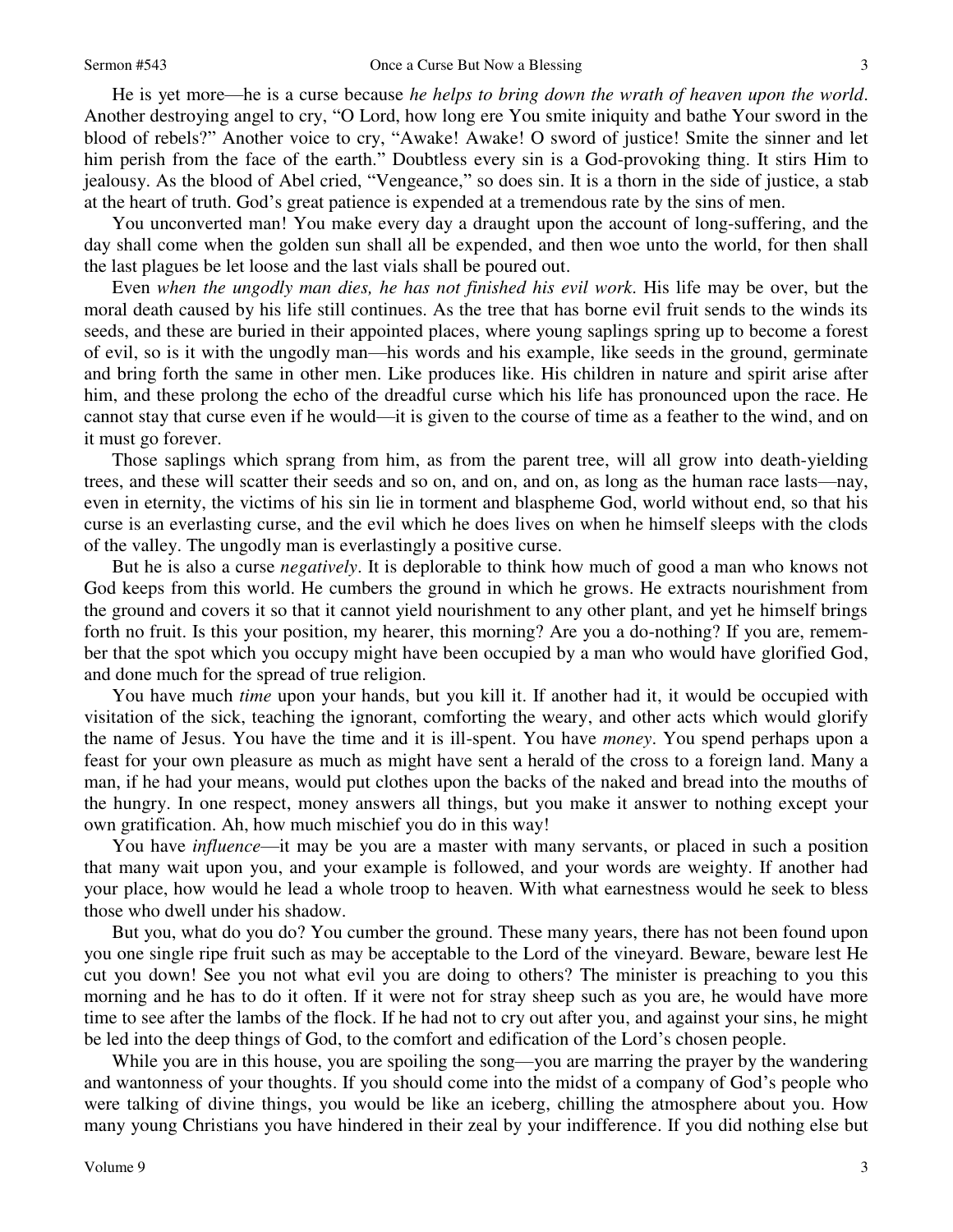damage the good, stop up the stream of love, and quench the light of truth, you would have done enough to make you a curse among men, and to provoke God to smite you with the curse that withers body and soul forever and ever.

This is true of *every unconverted man*. Many of you *moral men*, whose lives are admirable, have not your hearts right with God. What is the lesson that men learn from your conversation? Why, when the infidel wants to prove that there may be goodness apart from religion, he quotes you as an argument against the Word of God, and against the necessity of a new heart and a right spirit. Have not many in your own position been hardened in their halt between two opinions by your example? Young people say, "There is Mrs. So-and-so, and Mr. This-and that, what good people they are, and yet they have never given their hearts to God. Surely," they say, "such people must know, and if there were anything in religion, they would certainly have followed in the right road, and have put their trust in Christ."

The better you are, the more do I deplore that you should be upon the wrong side. If my country were at war, it would be very little comfort to me to know that my enemies were good soldiers. Nay, I had rather that they were bad ones, for there were then the more hope of overcoming them. The weight of your character makes it the more sad that it should be thrown into the scale of self-righteousness. I say, the very excellence of your morals renders it a more serious crime that you should not take your stand with Christ, the lover of holiness. You do mischief, I am sure. Possibly there is a measure of moral good effected by your example, but there is a more abundant spiritual evil, because many stop where you stop. Being affected by your example, they halt at your halting place, and as you will perish unless you are born again, so will they, and the blood of their souls will lie at your door because your example was a curse to them.

If this be true of the moral unconverted man, how much more certainly is it of the *open follower of vice*. Shall I continue? No. I will scarcely so much as use my pencil to portray the mischief which the follower of vice brings upon others. How does the drunkard drown multitudes in his cups? How does the man of lust destroy and damn both the body and the soul of his victim? How does the man who leads a licentious life spread poison by his very eyes—like the basilisk, doing mischief by his glance? "His feet," we may truly say, "are swift to shed blood." His hands are full of drawn swords and flaming firebrands to destroy souls.

The profane swearer—what a pest is he! Young ears are inoculated with sin by him and young hearts learn the crimes of old rebels. Ah! you are a curse indeed! Better for someone to walk the streets with a deadly plague about him, and to spread it in every house, than to have such as *you* are living in society, for you have the death plague and the damnation plague upon you. You are a walking malaria, a breather of pestilence, a myrmidon of hell, a jackal to the infernal lion, the lackey and the slave of the destroyer.

Perhaps there are a few such here, therefore let us be brief upon that point. It is the same with the sinner who *makes ungodly men his associates—*he is a curse. You do not drink as they do, you say, nor go to their excess of riot, nor curse with their curses, but yet you herd with them. You make them your associates, and if you need a little pleasure, you seek their acquaintance.

Sir, you are a curse. You are a curse to these men. I will not say you make them sinful, but I must say you add to their comfort in their sin. They see such as you are with them, and as association always hardens the sinner, they grow more confirmed in evil. Many a drinking club would break up if it were not for the two or three sensible men in it, and yet what is the effect of their morality? Not so much to check the others as to keep the whole together and put a respectable face upon mischief. You who lie in the same bed with the wicked must take care when God smites the house, that you do not perish in its overthrow. You who eat at their feasts, and drink of their cups, and laugh at their jokes, and revel in their vices, and take pleasure in their wantonness, mind when the Lord spreads His net to take these foul birds, He will take you in the same net, and award you a portion with those who were His enemies.

Nor can we spare here *the men of thoroughly bad principles.* The men who pretend to doubt the existence of a God, who question the inspiration of the Scripture, deny the deity of Christ, or impugn the veracity of Gospel promises—all such men are great destroyers of good. They will always be on the face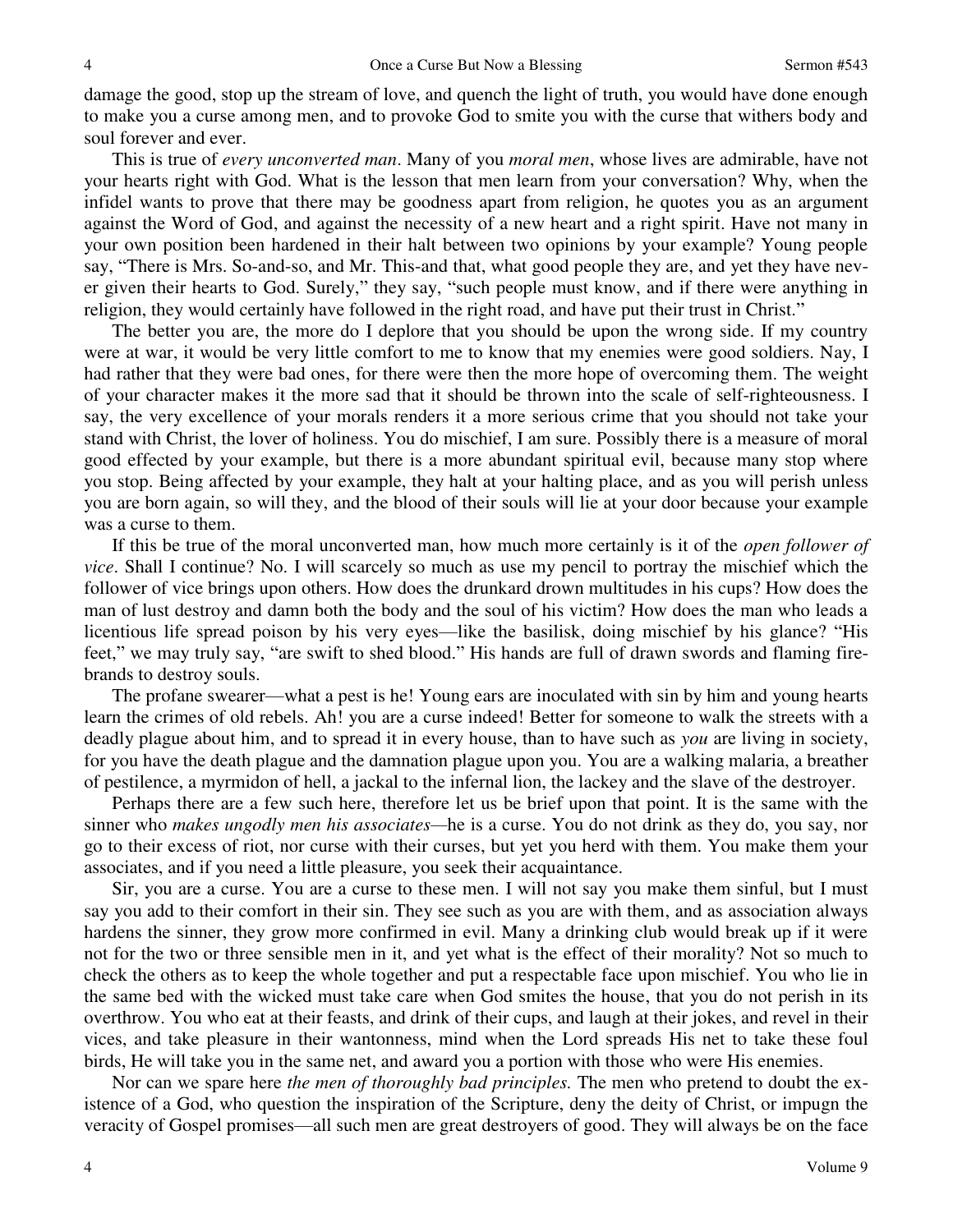of the earth, and we must never expect to see them rooted up until the Lord's coming. It is amazing that in England they should be so miserably small a party. If again infidelity should be as prevalent as Christianity, I should not much marvel, for it so suits the natural heart of man, that the wonder is that there is not more of it abroad.

But one infidel—O what a curse he is! In a workshop, that one man of sharp shrewd sense will very soon make disciples, for like the Pharisees of old, they compass sea and land to make one proselyte. Too often the believer does not give that attention to the reading of Scripture, and to the finding of arguments for his faith which the ungodly man will give in order to find arguments to shake the faith of others. I would that our members were more industrious, both in searching the Scriptures, and in studying the evidences of their inspiration and authenticity, that they might have their weapons ready to meet the attacks of infidels, for these infidels—men of much thinking, and shrewdness, and sagacity, and wit placed in the midst of poor uneducated Christians, are terrible as wolves in the midst of a flock of sheep, and much havoc they may do. Though they cannot turn one truly blood-bought child of God out of the flock, nor yet make one that is born-again apostatize from truth, yet they bring much misery into the heart, and doubtless many who are undecided are led by them into decisions for Satan, and go straight away from all hopefulness of being converted to God. Now of such a one we may say he is a curse indeed.

But now, I hear another say, "Well now, I do not come under the description of immoral, nor yet of those who spread infidel principles and practices." Ah, but still you may be a curse, if you have *an evil spirit towards religion*. There are some who say but little, but who hate the very name of Christ. Even if they hold their tongues, that shrug of the shoulder, that look, that cold, heartless reception which they give to the truth, must infallibly be observed by others. Children, and those round about them, cannot help detecting what they are and who they are, and they will thus become very successful servants of the prince of darkness. O dear friends, I fear that some of you know in your own conscience without any words of mine, that hitherto your lives have been no blessing to your fellows, but rather, wherever you have gone, you have been a curse.

I shall conclude this point by noticing that *the unconverted man is a curse everywhere.* In *the family,* what a curse he is! His wife, perhaps, is a Christian—what a life he leads her! Does he strike her? Perhaps not, but his words wound her even more than blows would have done. What about the children? Why, they will go as the father goes—his crooked words they learn to speak and his crooked actions they will learn to do. It is not likely, though by divine grace it is possible, that they should be better than he. If we were to put a black cross upon every house where there is a husband who is a curse to the household, how many streets in London might have the black cross half the way down! Are you an ungodly man—and does your life teem with iniquity? Then think that the black cross is there as you go home and say, "Yes, I am a curse to this house. I lead them away from God."

He is a curse in *the workshop*. As soon as he goes to it, those who would be decent are led to the public house by him and to places where sin is accustomed to be allowed. Let him become what is *more respectable*, as we say, in life. But he is a curse even there. Make him a master, and give him many servants—then how haughty and how domineering he will be if he meets a servant who is a professor of religion.

His misspending of his Sabbath will be known to all his working men and they are always willing enough to follow the example of their employers in doing evil. Make him *wealthy*, he can indulge himself in all sorts of pleasures and his gold is spent in the service of Satan. Give him abilities—talents of thought and speech—he becomes a sort of sergeant-major in the ranks of Satan, a commander of others. Satan employs him as a decoy duck to bring others into the net. Now he goes abroad and is the call-bird of others, so that others hearing his sweet notes, are lured into the fowler's snare, and are taken and destroyed.

Put him on a throne and he curses an empire. Give him but a small village, over which he shall be the squire, and he is a curse to all the parish. Let him become a *professor* and oh! this is the place where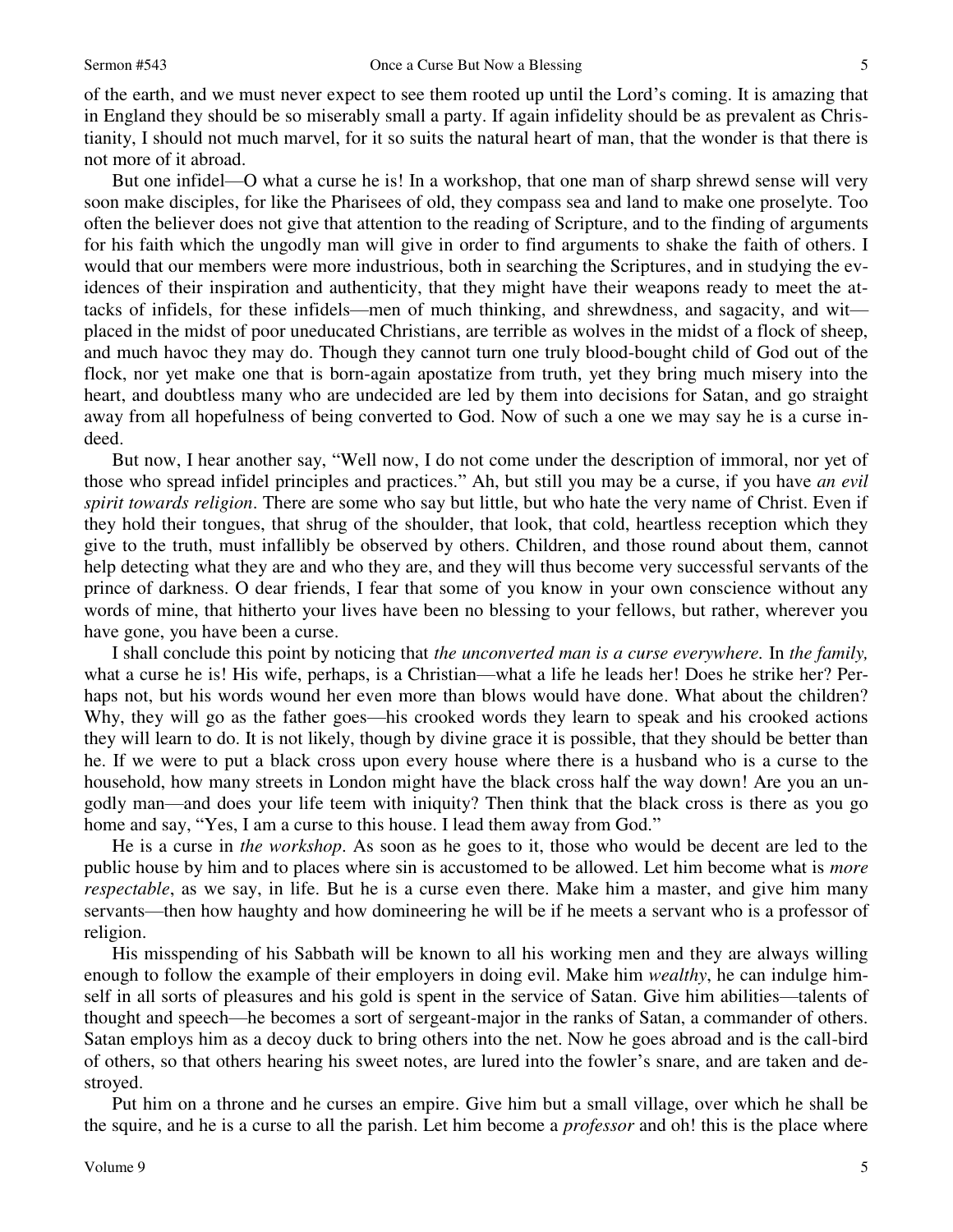he can do the most mischief. Clothe him with the garments of a Christian, while his heart is rotten—and now, while pretending to be a disciple of Jesus, he will become more than ever a successful servant of Satan. Make him a *minister,* and you have given him the worst possible position. In fact, the better the man's place, the more evil he can do. Oh, to be a minister—to be thought to be sent of God to the people, and then to be delivering falsehood, to be, either by one's life or one's teaching contradicting the oracles of God! Of such a man we may well say his damnation is sure, but this is not the worst of it, for ere he goes down to the pit himself, he drags, as with a hundred ropes, multitudes of others down the dreadful steep.

**II.** But secondly, here is a gracious promise made that THEY SHALL BE A BLESSING.

Dear friends, the true Christian is a blessing *temporally* in the world. If there were no life to come, yet is a converted man a blessing—since *he delays the judgments of God*. Sodom shall stand if there be ten righteous found in it. The world shall last as long as there is salt enough in it to keep it from putrefaction. The world shall not be given up to blackness of darkness forever, so long as there are a few lights still shining in it.

As the conducting rod prevents the dwellings of men from being destroyed by lightning, so believers in a state, or in a town, are its preservation from the avenging judgments of God. Who will deny, again, that the Christian, the true Christian *promotes morality—*that his godly life settles the foundation of order? Where are the most revolutions? Where is the least of religion? Where has the guillotine fallen with its fatal drop? Where have heads rolled by hundreds in a basket? Where have streams of blood crimsoned the street? Where is there an empire, never safe except as the throne is supported by bayonets?

Look across the Channel and you will see that the absence of religion is the absence of order in the State. It is England's Bible which is the keystone of England's institutions. The flag of old England is nailed to the mast, not so much by her soldiers and sailors, as by the men who love her God, and bring down the blessing upon her continually by prayer. Think you that we should have had a famine in the north, and a stoppage of the mills without riot, if it had not been for the wide spread of religion among the working men? The blessed restraints of holiness and goodness have produced order and patience. Dear friends, the Christian is the truest patriot. He is a blessing to his country, be he where he may.

Does not the Christian *aid in every good work?* He is no Christian if he does not. If there be a hospital, does he not delight as much to contribute towards the relief of sickness of the body, as for the removal of disease of the soul? If education is needed by the lower classes, who shall be found to teach in the Sunday school, and who will support institutions on the weekday more readily than Christian men?

Anything which is pure and lovely, and of good repute in this world, owes, if not its origin, yet its main support to the godliness of believers. No one shall be able to estimate how much the presence of a good man in the State is a preventative as well as a cure. It prevents the breaking out of the more frightful forms of vice, or else drives it into seclusion, and makes it hide its head for very shame. The Christian, I believe, is to a nation one of the greatest temporal blessings which God can send to it.

And as *for eternity*, truly a Christian is a blessing there. If his example shall lead men to seek after God—if his words shall teach the sinner his need of a Savior—shall point him to the cross—shall show him the wounds—oh! if his prayers shall be heard, and the Spirit of God shall descend, and his family shall be converted, and his kinsfolk shall be reclaimed, then eternity shall know the music of the blessing which he scattered among the sons of men. You cannot bless men forever, in any other way than by yourself being a true follower of Jesus, and then seeking to bring them to a knowledge of the truth.

Now, as I said of the ungodly, that every ungodly man is a curse, so will I venture to say that every Christian is a blessing in the degree in which he is true to his Christianity. If he has been moral before, now that he becomes a Christian, how that tells upon men like him. How those who would have been undecided are moved to go forth. The force of his former character, and the excellence and amiability of his deportment operate upon those who knew him.

If he has been a drunkard and a swearer before, this will not hinder him from being a blessing now. His old companions hear of the great change. They inquire how it was worked. They go with him to the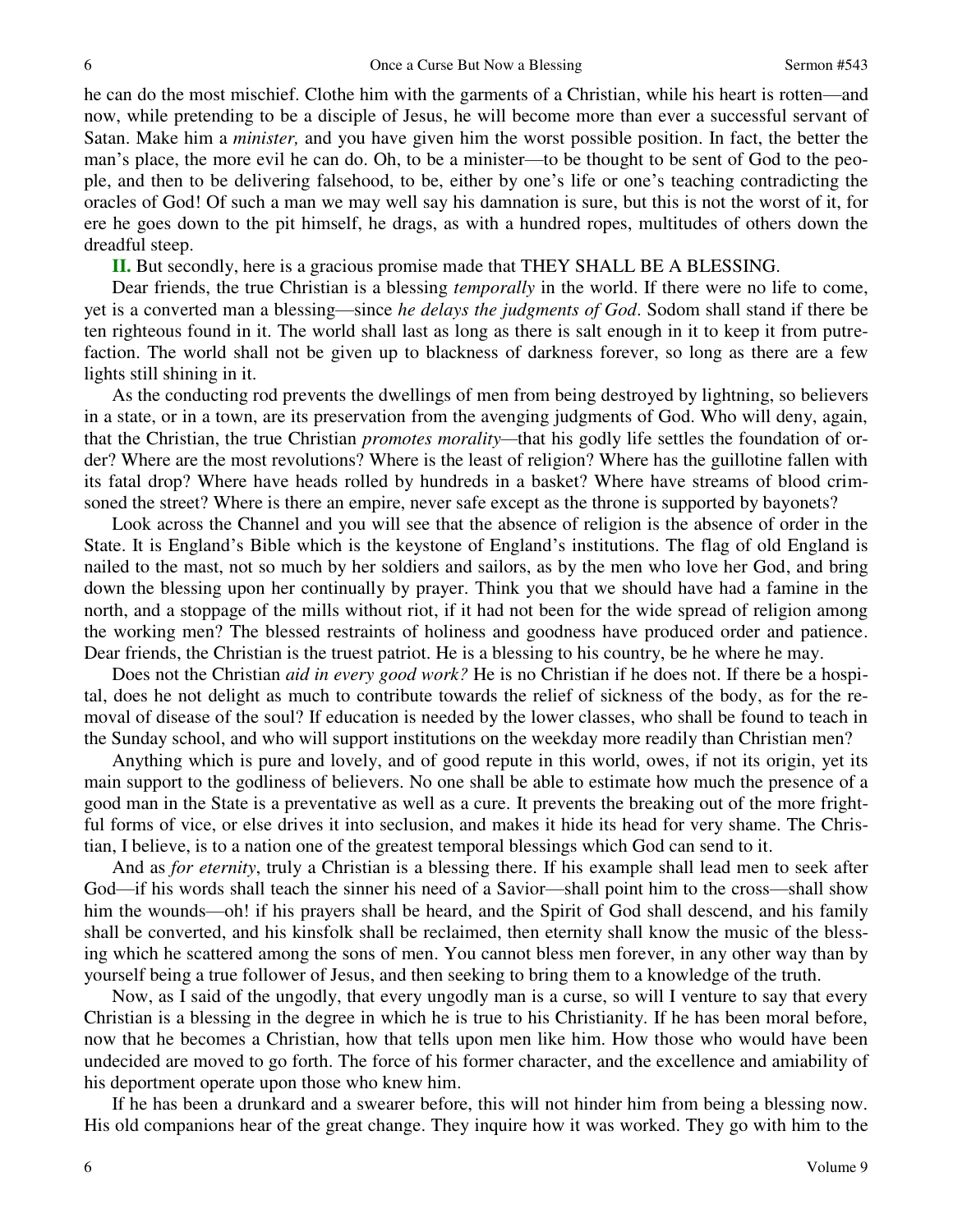7

house of God, and they too are brought to Christ. Some of those who have brought more saints to God than others were once themselves the greatest of sinners. Let no one suppose that because his character has been hitherto very vile, therefore if converted, he would be of no use—sometimes he will even be of the more use.

What would all your old mates say, when they saw you were a Christian? "There must be something in it," say they, "if drunken Will be saved." What if the swearer should wash his mouth and should preach God's Word! What if yonder voice should be heard at the prayer meeting, although once so loud in a brothel! Oh, would not men wonder, and would not there be many who would suddenly feel attracted to the cross, as you have been, and say, "We will go with you, for we perceive that God has blessed you."

Such a man, even if he has been an infidel, now becomes a blessing—sometimes most a blessing to those to whom he was most a curse. Now he refutes himself. Now his own example becomes the best answer to his former false teaching. Now, his love to Jesus is observed and noticed—all those whom he taught to hate the Lord, will help to adore His sacred person. And if the man has been through and through of a bad spirit, though he has not openly spoken against the things of God, yet when converted, how serviceable he becomes, for even if he be almost silent, and can say but little, yet as the bad spirit oozed through him, so now the Spirit of God will shine through him. There shall be a difference about his very face, and the manner of his walk and conversation shall be such that it will betray him. Out of the midst of him shall flow rivers of living water, whereof multitudes shall drink. No matter, O Christians, how poor you may be, or how ignorant you are, or how little influence you may have, you are and shall be a blessing, if God gives you a new heart and a right spirit.

The converted man is a blessing everywhere. He is a blessing *to his family*. Daily prayer, Bible reading, teaching of the children—all these make his house a little paradise. When he goes to *the workshop*, if any learn vice, it is not from him. If there are any who despise Christ, it is not from his example. He has a good word for Jesus.

Now, he begins to lament and pray over the sins of his fellow-men. He speaks of the cross of Christ, and perhaps he brings some of them to repentance, and to a saving faith. You may put him anywhere with safety. Make a king of him—he rules his dominions in the fear of God. Give him a large estate and you will find his substance expended as it should be. Now the hungry shall have their portion and the needy their share. The church at home, and missions abroad, shall all be prospered by him. Let him make a profession—he does not dishonor it. He puts golden chains about the neck of piety by the excellence of his deportment. You may put him into the pulpit with safety. With a new heart, he can be trusted, even at the altars of God. His soul, having been renewed, there will be nothing in his example or word, of which a Christian could complain.

Now you may take him to heaven itself, for even there he shall be a blessing, and help to swell the song of, "Hallelujah unto him that washed our robes and made them white in his blood." I would to God we had a holy emulation to be more a blessing than we have been, for remember that if you have been converted, and are not living consistently with your religion, then your life is not much of a blessing.

Oh! it is so sad, so sad, to my own soul, when I see those who might be a blessing, by some weakness or folly throw away their golden opportunities. There are some of you—I cannot tell what good you might do in the world, but either through natural infirmity or unmortified sin, you are of little service. Do not, I pray you, destroy your own power to bless your fellow-men. Do not so act in the family, and in business, and in the church as to make yourself a little blessing, when you might have been a great one. But do ask the Lord to fill you so full with His grace that you may be like a great cloud of mercy, resting continually over the sons of men, and pouring forth its gracious shower day by day.

### **III.** The third point is, HOW IS ALL THIS TO BE BROUGHT ABOUT?

How is the man who was a curse to be made a blessing? Can he do it himself? Rests there a power in human will, that by the magic of its might, men who were once a curse may be made a blessing? Ah no! This abides not in the creature, but with the Creator. So runs the text, "*I* will save you." You that have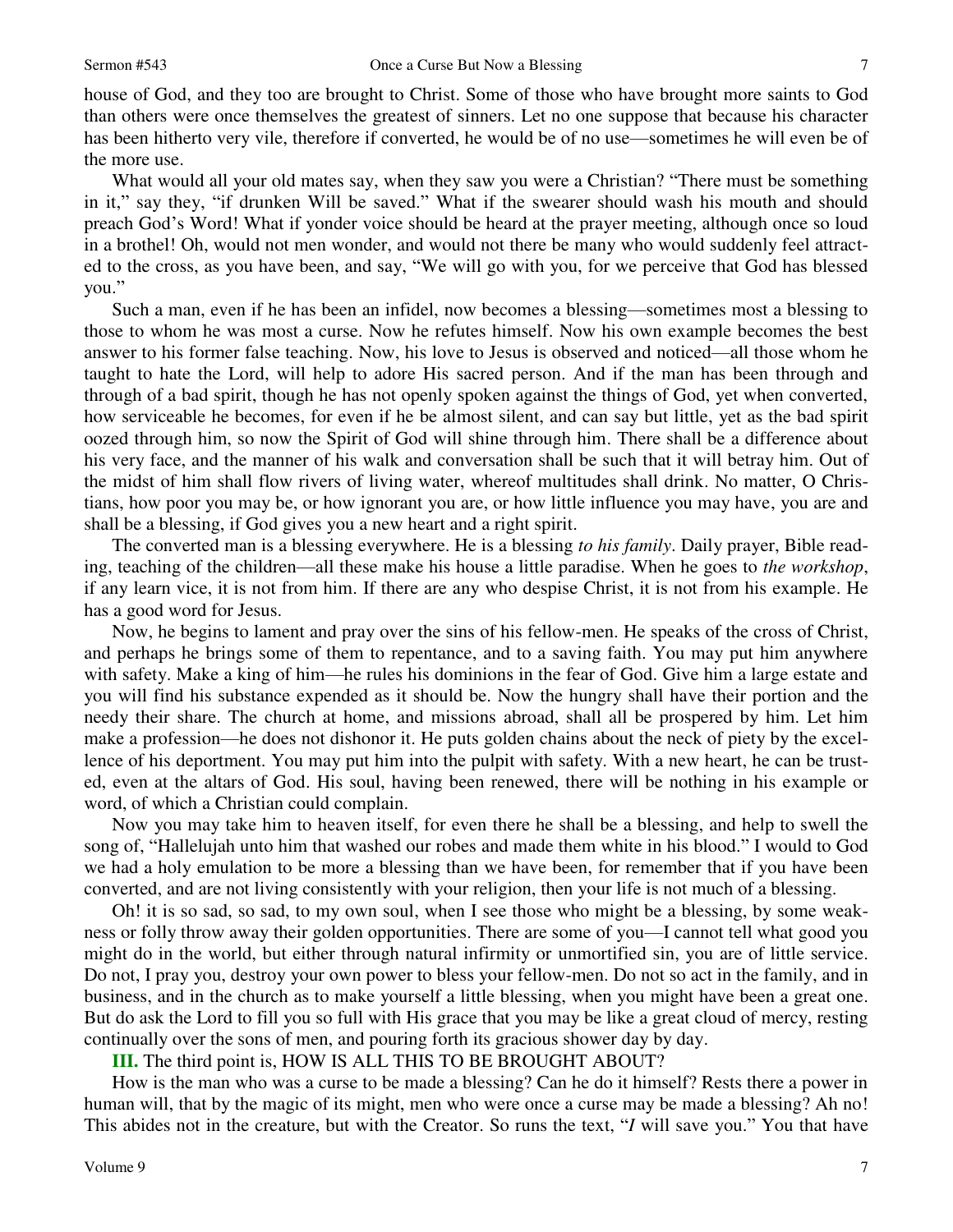been a curse, *"I* will save *you*.*"* Swearer, drunkard, whoremonger, whoever you may be, "I will save you, to show what sovereign grace can do." "I will save you and make you a blessing."

But you say, "How then may I be saved?" Salvation from sin is one, but yet it is a salvation from sin in two senses—from the guilt of it, and from the power of it. Sinner, cursed of God and cursing others all the sin that you have done can be blotted out. No matter though it be red like scarlet, it may be as wool. And though it is as crimson, God can make it whiter than snow.

In a moment, all your sin can pass away, so that if it were sought for, could it not be found. Yea, though an inquisition were made to search them out, yet could they not be discovered. And this can be done by the blood, the precious blood of Jesus. Jesus the substitute, the Son of God, and yet the Son of Man, took the sins of all believers upon Himself, and suffered the punishment of all their sins.

> *"He for the sins of all the elect Has a complete atonement made. And justice never can expect That the same debt should twice be paid."*

If you believe, that is, if you *trust* in Christ, all the sin you have ever done was laid upon Christ. Your believing is the sign and mark of this. And henceforth you have no sin, your sin is gone. You are an accepted and pardoned man. Nay, more—you are justified. The righteousness of Christ is yours. And in the sight of God you stand accepted in the Beloved. And all this is to be had by the simple act of trusting. Whosoever you may be, "He that believes, and is baptized, shall be saved."

But then, you say, "But how can I be delivered from the power of sin? If all my past sins were forgiven, yet I might go back and do as before, and so remain as vile as ever." Yes, there is power in the Holy Ghost to make a new man of you. He can put into your heart the holy influences of grace so that though you naturally go towards evil, you shall by supernatural influence go towards the right. He shall give you that fiery motion, which, as the flame always ascends towards heaven, shall make your heart ascend towards holiness. He shall subdue in you the powers of evil which now reign, shall keep your sins under your feet, and eventually cast them out forever, and make you perfect before the Lord.

Remember, this is to be done *for* you, not *by* you. You cannot make yourself a new man. It is impossible for you to work regeneration. One look at Jesus will take away past sin and will kill the power of sin for the future. Sprinkle His blood upon the old serpent and it dies. Put the water which flowed with the blood from Christ, and the foulness of nature only remains to be subdued, and eventually to be cast out when the believer shall be taken up in perfection to dwell before the Father's throne. God can save you, whoever you may be, and whatever your past life may have been. No doings of your own, no prayers, no penances, no almsgivings, are required. Simply trust Jesus who died for you, and you are saved, saved on the spot—saved forever.

**IV.** And then comes the last point. The text GIVES A WORD OR TWO OF ENCOURAGEMENT from this, "*Let your hands be strong: fear not*.*"*

Though you have been a curse until now, if you sincerely desire to be made a blessing, and if the Holy Spirit has made you willing to accept the perfect righteousness of Christ, and to be washed in His most precious blood, then "fear not." Let not conscience make you fear. God will answer to your conscience. The blood of Christ shall purge it from dead works. Let not a sense of divine justice make you fear, Christ has satisfied divine justice, and justice is your friend. Let not the remembrance of past sins make you fear. They shall be cast into the depths of the sea—not one of them shall rise to accuse you. Let not the thoughts of judgment make you fear. You shall have an advocate at the last great day to plead your cause. Fear not, but come and welcome.

Christ invites you by His Wounds. The Father bids you come and trust His only-begotten Son. He earnestly entreats you to come unto Him and live. "Fear not," says He. And if doubts and fears stand at the door to keep you from coming, yet dash you forward through them all, saying, "God has bid me fear